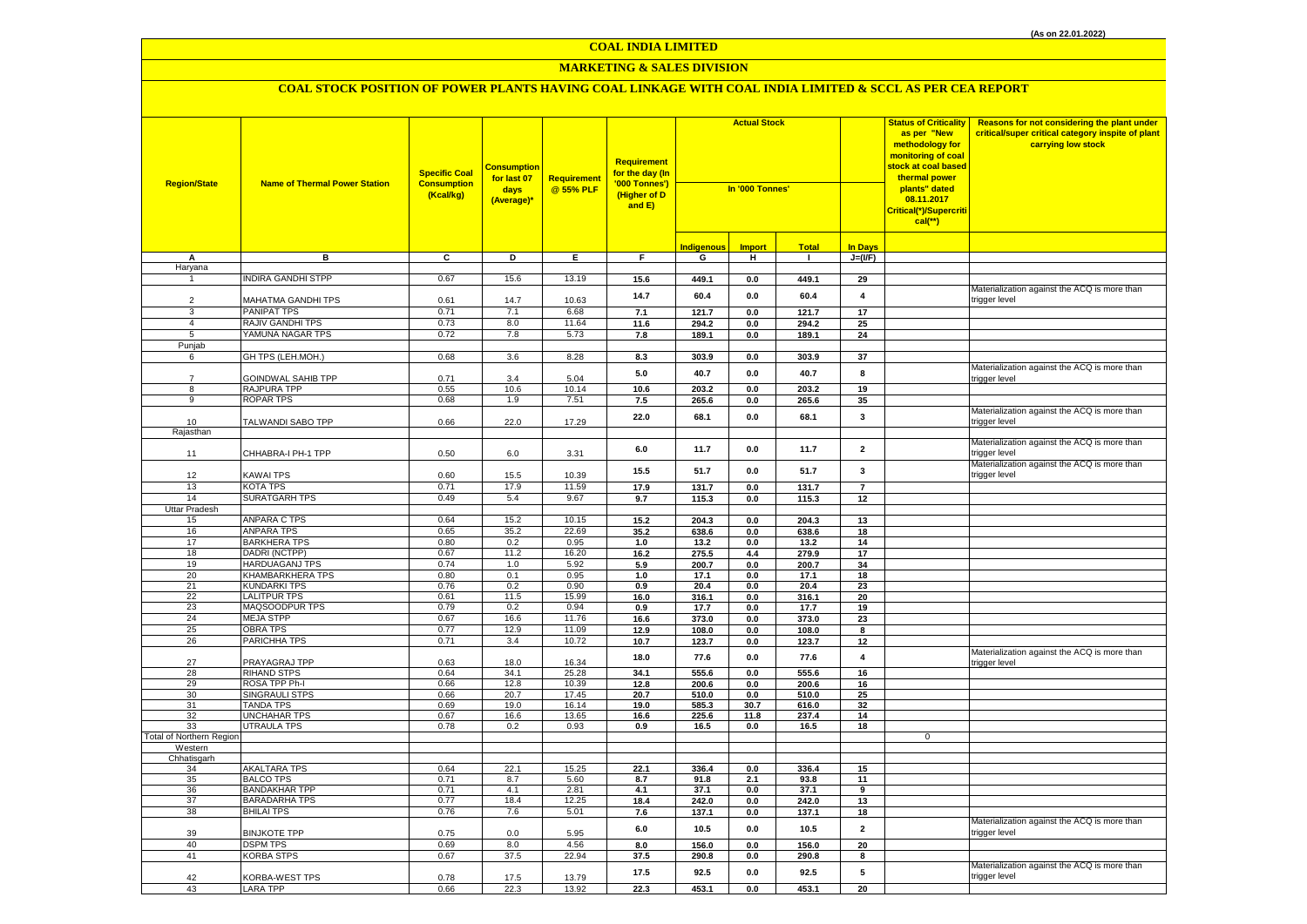#### **MARKETING & SALES DIVISION**

| <b>Region/State</b>            | <b>Name of Thermal Power Station</b>   | <b>Specific Coal</b><br><b>Consumption</b><br>(Kcal/kg) | <b>Consumption</b><br>for last 07<br>days<br>(Average)* | Requirement<br>@ 55% PLF | <b>Requirement</b><br>f <mark>or the day (In</mark><br>'000 Tonnes')<br>(Higher of D<br>and E) | <b>Actual Stock</b><br>In '000 Tonnes' |                |                 |                         | <b>Status of Criticality</b><br>as per "New<br>methodology for<br>monitoring of coal<br>stock at coal based<br>thermal power<br>plants" dated<br>08.11.2017<br>Critical(*)/Supercriti<br>$cal$ (**) | Reasons for not considering the plant under<br>critical/super critical category inspite of plant<br>carrying low stock |
|--------------------------------|----------------------------------------|---------------------------------------------------------|---------------------------------------------------------|--------------------------|------------------------------------------------------------------------------------------------|----------------------------------------|----------------|-----------------|-------------------------|-----------------------------------------------------------------------------------------------------------------------------------------------------------------------------------------------------|------------------------------------------------------------------------------------------------------------------------|
|                                |                                        |                                                         |                                                         |                          |                                                                                                | <b>Indigenous</b>                      | <b>Import</b>  | <b>Total</b>    | <b>In Days</b>          |                                                                                                                                                                                                     |                                                                                                                        |
| А                              | в                                      | $\overline{c}$                                          | Þ                                                       | E                        | $\overline{F}$                                                                                 | G                                      | н              | $\blacksquare$  | $J=(VF)$                |                                                                                                                                                                                                     |                                                                                                                        |
| 44                             | <b>NAWAPARA TPP</b>                    | 0.79                                                    | 0.0                                                     | 6.28                     | 6.3                                                                                            | 23.2                                   | 0.0            | 23.2            | 4                       |                                                                                                                                                                                                     | Materialization against the ACQ is more than<br>rigger level                                                           |
| 45                             | PATHADI TPP                            | 0.65                                                    | 9.2                                                     | 5.18                     | 9.2                                                                                            | 131.3                                  | 0.0            | 131.3           | 14                      |                                                                                                                                                                                                     |                                                                                                                        |
| 46                             | <b>SIPAT STPS</b>                      | 0.68                                                    | 34.2                                                    | 26.62                    | 34.2                                                                                           | 595.3                                  | 0.3            | 595.7           | 17                      |                                                                                                                                                                                                     |                                                                                                                        |
| 47                             | <b>TAMNAR TPP</b>                      | 0.84                                                    | 24.0                                                    | $26.\overline{52}$       | 26.5                                                                                           | 232.7                                  | 0.0            | 232.7           | 9                       |                                                                                                                                                                                                     |                                                                                                                        |
| 48<br>Gujarat                  | UCHPINDA TPP                           | 0.75                                                    | 19.6                                                    | 14.22                    | 19.6                                                                                           | 44.6                                   | 0.0            | 44.6            | $\overline{2}$          |                                                                                                                                                                                                     | Materialization against the ACQ is more than<br>trigger level                                                          |
| 49                             | <b>GANDHI NAGAR TPS</b>                | 0.69                                                    | 7.7                                                     | 5.71                     | 7.7                                                                                            | 79.6                                   | 0.0            | 79.6            | 10                      |                                                                                                                                                                                                     |                                                                                                                        |
| 50                             | SABARMATI (D-F STATIONS)               | 0.57                                                    | 4.1                                                     | 2.74                     | 4.1                                                                                            | 5.3                                    | 83.1           | 88.4            | $\overline{7}$          |                                                                                                                                                                                                     | Materialization against the ACQ is more than<br>trigger level                                                          |
| 51                             | UKAI TPS                               | 0.67                                                    | 10.3                                                    | 9.85                     | 10.3                                                                                           | 77.6                                   | 0.0            | 77.6            | 8                       |                                                                                                                                                                                                     | Materialization against the ACQ is more than<br>rigger level:                                                          |
| 52                             | <b>WANAKBORI TPS</b>                   | 0.67                                                    | 22.6                                                    | 20.22                    | 22.6                                                                                           | 43.6                                   | 0.0            | 43.6            | $\overline{\mathbf{2}}$ |                                                                                                                                                                                                     | Materialization against the ACQ is more than<br>trigger level                                                          |
| Madhya Pradesh                 |                                        |                                                         |                                                         |                          |                                                                                                |                                        |                |                 |                         |                                                                                                                                                                                                     |                                                                                                                        |
| 53                             | <b>AMARKANTAK EXT TPS</b>              | 0.65                                                    | 3.2                                                     | 1.80                     | 3.2                                                                                            | 13.9                                   | 0.0            | 13.9            | $\overline{\mathbf{4}}$ |                                                                                                                                                                                                     |                                                                                                                        |
| 54                             | <b>ANUPPUR TPP</b>                     | 0.65                                                    | 15.0                                                    | 10.31                    | 15.0                                                                                           | 241.0                                  | 0.0            | 241.0           | 16                      |                                                                                                                                                                                                     |                                                                                                                        |
| 55                             | <b>BINA TPS</b>                        | 0.74                                                    | 3.3                                                     | 4.88                     | 4.9                                                                                            | 52.5                                   | 0.0            | 52.5            | 11                      |                                                                                                                                                                                                     |                                                                                                                        |
| 56                             | <b>GADARWARA TPP</b>                   | 0.66                                                    | 9.6                                                     | 13.93                    | 13.9                                                                                           | 293.9                                  | 34.3           | 328.2           | 24                      |                                                                                                                                                                                                     |                                                                                                                        |
| 57                             | <b>KHARGONE STPP</b>                   | 0.60                                                    | 13.6                                                    | 10.45                    | 13.6                                                                                           | 146.3                                  | 0.0            | 146.3           | 11                      |                                                                                                                                                                                                     |                                                                                                                        |
| 58                             | <b>SANJAY GANDHI TPS</b>               | 0.82                                                    | 15.0                                                    | 14.57                    | 15.0                                                                                           | 102.9                                  | 0.0            | 102.9           | $\overline{7}$          |                                                                                                                                                                                                     | Non payment of dues                                                                                                    |
| 59                             | <b>SATPURA TPS</b>                     | 0.67                                                    | 5.7                                                     | 11.79                    | 11.8                                                                                           | 70.6                                   | 0.0            | 70.6            | $6\overline{6}$         |                                                                                                                                                                                                     | Non Payment of Dues                                                                                                    |
| 60<br>61                       | <b>SEIONI TPP</b><br>SHREE SINGAJI TPP | 0.64                                                    | 6.9<br>24.3                                             | 5.06<br>23.50            | 6.9                                                                                            | 172.8                                  | 0.0            | 172.8           | 25                      |                                                                                                                                                                                                     | Non payment of dues                                                                                                    |
| 62                             | <b>VINDHYACHAL STPS</b>                | 0.71<br>0.69                                            | 63.7                                                    | 43.60                    | 24.3<br>63.7                                                                                   | 224.0<br>1226.1                        | 0.0<br>$0.0\,$ | 224.0<br>1226.1 | 9<br>19                 |                                                                                                                                                                                                     |                                                                                                                        |
| Maharashtra                    |                                        |                                                         |                                                         |                          |                                                                                                |                                        |                |                 |                         |                                                                                                                                                                                                     |                                                                                                                        |
| 63                             | <b>AMRAVATI TPS</b>                    | 0.62                                                    | 16.4                                                    | 11.07                    | 16.4                                                                                           | 44.2                                   | 0.0            | 44.2            | $\mathbf{3}$            |                                                                                                                                                                                                     | Materialization against the ACQ is more than<br>rigger level:                                                          |
| 64                             | <b>BHUSAWAL TPS</b>                    | 0.72                                                    | 11.2                                                    | 11.44                    | 11.4                                                                                           | 28.5                                   | $0.0\,$        | 28.5            | $\mathbf 2$             |                                                                                                                                                                                                     | Non payment of dues                                                                                                    |
| 65                             | <b>BUTIBORI TPP</b>                    | 0.67                                                    | 0.0                                                     | 5.31                     | 5.3                                                                                            | 59.7                                   | 0.0            | 59.7            | 11                      |                                                                                                                                                                                                     |                                                                                                                        |
| 66                             | CHANDRAPUR (MAHARASHTRA) STPS          | 0.78                                                    | 32.7                                                    | 30.17                    | 32.7                                                                                           | 55.9                                   | 0.0            | 55.9            | $\overline{2}$          |                                                                                                                                                                                                     | Non payment of dues                                                                                                    |
| 67                             | DAHANU TPS                             | 0.62                                                    | 4.5                                                     | 4.09                     | 4.5                                                                                            | 8.1                                    | 0.0            | 8.1             | $\overline{\mathbf{2}}$ |                                                                                                                                                                                                     | Materialization against the ACQ is more than<br>trigger level                                                          |
| 68                             | DHARIWAL TPP                           | 0.67                                                    | 7.1                                                     | 5.34                     | 7.1                                                                                            | 36.1                                   | 0.0            | 36.1            | 5                       |                                                                                                                                                                                                     | Materialization against the ACQ is more than<br>trigger level                                                          |
| 69                             | <b>GMR WARORA TPS</b>                  | 0.67                                                    | 8.3                                                     | 5.29                     | 8.3                                                                                            | 3.5                                    | 0.0            | 3.5             | $\mathbf 0$             |                                                                                                                                                                                                     | Materialization against the ACQ is more than<br>trigger level                                                          |
| 70                             | <b>KHAPARKHEDA TPS</b>                 | 0.89                                                    | 13.6                                                    | 15.72                    | 15.7                                                                                           | 274.9                                  | 0.0            | 274.9           | 17                      |                                                                                                                                                                                                     |                                                                                                                        |
| 71                             | <b>KORADI TPS</b>                      | 0.76                                                    | 30.9                                                    | 22.08                    | 30.9                                                                                           | 198.4                                  | $0.0\,$        | 198.4           | 6                       |                                                                                                                                                                                                     |                                                                                                                        |
| 72                             | <b>MAUDA TPS</b>                       | 0.70                                                    | 26.5                                                    | 21.29                    | 26.5                                                                                           | 581.1                                  | 12.4           | 593.4           | 22                      |                                                                                                                                                                                                     |                                                                                                                        |
| 73                             | <b>NASIK TPS</b>                       | 0.81                                                    | 4.9                                                     | 6.72                     | 6.7                                                                                            | 9.9                                    | 0.0            | 9.9             | $\mathbf{1}$            |                                                                                                                                                                                                     | Non payment of dues                                                                                                    |
| 74<br>75                       | <b>PARAS TPS</b><br><b>PARLITPS</b>    | 0.74<br>0.67                                            | 6.3<br>8.4                                              | 4.90<br>6.65             | 6.3                                                                                            | 14.0                                   | 0.0            | 14.0            | $\mathbf 2$             |                                                                                                                                                                                                     | Non payment of dues<br>Non payment of dues                                                                             |
| 76                             | <b>SOLAPUR STPS</b>                    | 0.56                                                    | 3.5                                                     | 9.73                     | 8.4<br>9.7                                                                                     | 22.8<br>165.3                          | 0.0<br>19.1    | 22.8<br>184.4   | 3<br>19                 |                                                                                                                                                                                                     |                                                                                                                        |
| 77                             | <b>TIRORA TPS</b>                      | 0.66                                                    | 44.2                                                    | 28.73                    | 44.2                                                                                           | 266.4                                  | 0.0            | 266.4           | 6                       |                                                                                                                                                                                                     |                                                                                                                        |
| 78                             | WARDHA WARORA TPP                      | 0.66                                                    | 4.5                                                     | 4.71                     | 4.7                                                                                            | 78.7                                   | 0.0            | 78.7            | 17                      |                                                                                                                                                                                                     |                                                                                                                        |
| <b>Total of Western Region</b> |                                        |                                                         |                                                         |                          |                                                                                                |                                        |                |                 |                         | $\mathbf 0$                                                                                                                                                                                         |                                                                                                                        |
| Southern                       |                                        |                                                         |                                                         |                          |                                                                                                |                                        |                |                 |                         |                                                                                                                                                                                                     |                                                                                                                        |
| Andhra Pradesh                 |                                        |                                                         |                                                         |                          |                                                                                                |                                        |                |                 |                         |                                                                                                                                                                                                     |                                                                                                                        |
| 79                             | DAMODARAM SANJEEVAIAH TPS              | 0.66                                                    | 15.1                                                    | 13.85                    | 15.1                                                                                           | 94.8                                   | 0.0            | 94.8            | 6                       |                                                                                                                                                                                                     | Materialization against the ACQ is more than<br>trigger level                                                          |
| 80                             | Dr. N.TATA RAO TPS                     | 0.77                                                    | 24.5                                                    | 17.90                    | 24.5                                                                                           | 173.8                                  | 0.0            | 173.8           | $\overline{7}$          |                                                                                                                                                                                                     |                                                                                                                        |
| 81                             | PAINAMPURAM TPP                        | 0.59                                                    | 17.3                                                    | 10.21                    | 17.3                                                                                           | 66.5                                   | 121.6          | 188.1           | 11                      |                                                                                                                                                                                                     | Materialization against the ACQ is more than<br>rigger level                                                           |
| 82                             | RAYALASEEMA TPS                        | 0.76                                                    | 13.0                                                    | 16.60                    | 16.6                                                                                           | 57.4                                   | 0.0            | 57.4            | 3                       |                                                                                                                                                                                                     | Materialization against the ACQ is more than<br>trigger level                                                          |
| 83                             | <b>SIMHADRI</b>                        | 0.78                                                    | 27.6                                                    | 20.54                    | 27.6                                                                                           | 269.5                                  | 0.0            | 269.5           | 10                      |                                                                                                                                                                                                     |                                                                                                                        |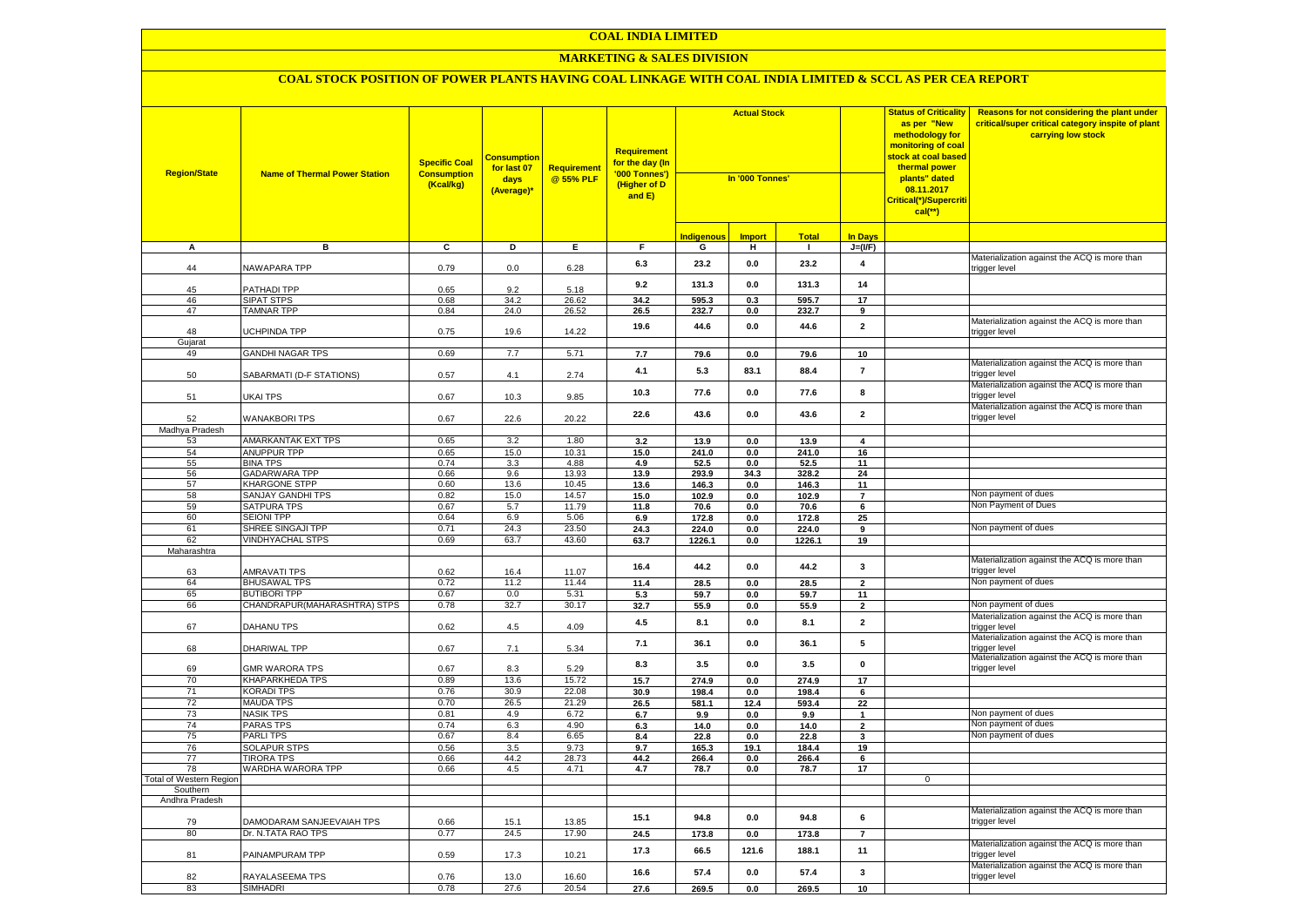#### **MARKETING & SALES DIVISION**

| <b>Region/State</b>             | <b>Name of Thermal Power Station</b>               | <b>Specific Coal</b><br><b>Consumption</b><br>(Kcal/kg) | <u>Consumptior</u><br>for last 07<br>days<br>(Average)* | Requirement<br>@ 55% PLF | <b>Requirement</b><br><mark>for the day (In</mark><br>'000 Tonnes')<br>(Higher of D<br>and E) | <b>Actual Stock</b><br>In '000 Tonnes' |                    |                |                         | <b>Status of Criticality</b><br>as per "New<br>methodology for<br>monitoring of coal<br><mark>stock at coal based</mark><br>thermal power<br>plants" dated<br>08.11.2017<br>Critical(*)/Supercriti<br>$cal(**)$ | Reasons for not considering the plant under<br>critical/super critical category inspite of plant<br>carrying low stock |
|---------------------------------|----------------------------------------------------|---------------------------------------------------------|---------------------------------------------------------|--------------------------|-----------------------------------------------------------------------------------------------|----------------------------------------|--------------------|----------------|-------------------------|-----------------------------------------------------------------------------------------------------------------------------------------------------------------------------------------------------------------|------------------------------------------------------------------------------------------------------------------------|
|                                 |                                                    |                                                         |                                                         |                          |                                                                                               | <b>Indigenous</b>                      | <b>Import</b>      | <b>Total</b>   | <b>In Days</b>          |                                                                                                                                                                                                                 |                                                                                                                        |
| Α                               | в                                                  | c                                                       | Þ                                                       | Ε                        | F                                                                                             | G                                      | Ŧ                  | ℸ              | $J=(VF)$                |                                                                                                                                                                                                                 |                                                                                                                        |
| 84                              | <b>SGPL TPP</b>                                    | 0.53                                                    | 9.6                                                     | 9.26                     | 9.6                                                                                           | 54.7                                   | 121.9              | 176.6          | 18                      |                                                                                                                                                                                                                 |                                                                                                                        |
| 85                              | <b>VIZAG TPP</b>                                   | 0.67                                                    | 0.0                                                     | 9.20                     | 9.2                                                                                           | 152.3                                  | 0.0                | 152.3          | 17                      |                                                                                                                                                                                                                 |                                                                                                                        |
| Karnataka                       |                                                    |                                                         |                                                         |                          |                                                                                               |                                        |                    |                |                         |                                                                                                                                                                                                                 |                                                                                                                        |
| 86                              | <b>BELLARY TPS</b>                                 | 0.63                                                    | 6.3                                                     | 14.23                    | 14.2                                                                                          | 22.8                                   | 0.0                | 22.8           | $\overline{\mathbf{2}}$ |                                                                                                                                                                                                                 | Materialization against the ACQ is more than<br>rigger level                                                           |
| 87                              | KUDGI STPP                                         | 0.63                                                    | 14.9                                                    | 19.90                    | 19.9                                                                                          | 134.5                                  | 4.5                | 139.1          | $\overline{7}$          |                                                                                                                                                                                                                 | Materialization against the ACQ is more than<br>trigger level                                                          |
| 88                              | RAICHUR TPS                                        | 0.66                                                    | 22.3                                                    | 14.98                    | 22.3                                                                                          | 120.6                                  | 0.0                | 120.6          | 5                       |                                                                                                                                                                                                                 | Materialization against the ACQ is more than<br>rigger level                                                           |
| 89                              | YERMARUS TPP                                       | 0.62                                                    | 14.9                                                    | 13.09                    | 14.9                                                                                          | 21.3                                   | $0.0\,$            | 21.3           | $\mathbf{1}$            |                                                                                                                                                                                                                 | Materialization against the ACQ is more than<br>rigger level                                                           |
| <b>Tamil Nadu</b>               |                                                    |                                                         |                                                         |                          |                                                                                               |                                        |                    |                |                         |                                                                                                                                                                                                                 |                                                                                                                        |
| 90                              | METTUR TPS                                         | 0.81                                                    | 14.9                                                    | 8.98                     | 14.9                                                                                          | 43.5                                   | 0.0                | 43.5           | $\mathbf{3}$            |                                                                                                                                                                                                                 | Materialization against the ACQ is more than<br>trigger level                                                          |
| 91                              | <b>METTUR TPS - II</b>                             | 0.78                                                    | 6.2                                                     | 6.16                     | 6.2                                                                                           | 62.1                                   | 0.0                | 62.1           | 10                      |                                                                                                                                                                                                                 |                                                                                                                        |
| 92                              | NORTH CHENNAI TPS                                  | 0.82                                                    | 19.7                                                    | 19.78                    | 19.8                                                                                          | 210.3                                  | $0.0\,$            | 210.3          | 11                      |                                                                                                                                                                                                                 |                                                                                                                        |
| 93                              | <b>TUTICORIN TPS</b>                               | 0.96                                                    | 12.2                                                    | 13.31                    | 13.3                                                                                          | 185.6                                  | 0.0                | 185.6          | 14                      |                                                                                                                                                                                                                 |                                                                                                                        |
| 94                              | VALLUR TPP                                         | 0.72                                                    | 12.8                                                    | 14.26                    | 14.3                                                                                          | 132.7                                  | 0.0                | 132.7          | 9                       |                                                                                                                                                                                                                 | Materialization against the ACQ is more than<br>rigger level                                                           |
| Telangana                       |                                                    |                                                         |                                                         |                          |                                                                                               |                                        |                    |                |                         |                                                                                                                                                                                                                 |                                                                                                                        |
|                                 |                                                    |                                                         |                                                         |                          | 11.7                                                                                          | 70.3                                   | 0.0                | 70.3           | 6                       |                                                                                                                                                                                                                 | Materialization against the ACQ is more than                                                                           |
| 95                              | <b>BHADRADRITPP</b>                                | 0.69                                                    | 11.7                                                    | 7.37                     |                                                                                               |                                        |                    |                |                         |                                                                                                                                                                                                                 | rigger level                                                                                                           |
| 96<br>97                        | <b>KAKATIYA TPS</b><br><b>KOTHAGUDEM TPS (NEW)</b> | 0.57<br>0.64                                            | 12.8<br>8.0                                             | 8.33<br>8.46             | 12.8                                                                                          | 244.6                                  | 0.0                | 244.6          | 19                      |                                                                                                                                                                                                                 |                                                                                                                        |
| 98                              | KOTHAGUDEM TPS (STAGE-7)                           | 0.50                                                    | $0.0\,$                                                 |                          | 8.5<br>5.2                                                                                    | 130.9<br>174.3                         | $0.0\,$<br>$0.0\,$ | 130.9<br>174.3 | 15<br>33                |                                                                                                                                                                                                                 |                                                                                                                        |
| 99                              | RAMAGUNDEM STPS                                    | 0.62                                                    | 30.4                                                    | 5.23<br>21.33            | 30.4                                                                                          | 449.9                                  | $0.0\,$            | 449.9          | 15                      |                                                                                                                                                                                                                 |                                                                                                                        |
| 100                             | RAMAGUNDEM-B TPS                                   | 0.77                                                    | 0.6                                                     | 0.64                     | 0.6                                                                                           | 13.6                                   | $0.0\,$            | 13.6           | 21                      |                                                                                                                                                                                                                 |                                                                                                                        |
| 101                             | <b>SINGARENI TPP</b>                               | 0.58                                                    | 14.6                                                    | 9.12                     | 14.6                                                                                          | 114.1                                  | 0.0                | 114.1          | 8                       |                                                                                                                                                                                                                 |                                                                                                                        |
| <b>Total of Southern Region</b> |                                                    |                                                         |                                                         |                          |                                                                                               |                                        |                    |                |                         | $\mathbf 0$                                                                                                                                                                                                     |                                                                                                                        |
| Eastern                         |                                                    |                                                         |                                                         |                          |                                                                                               |                                        |                    |                |                         |                                                                                                                                                                                                                 |                                                                                                                        |
| Bihar                           |                                                    |                                                         |                                                         |                          |                                                                                               |                                        |                    |                |                         |                                                                                                                                                                                                                 |                                                                                                                        |
| 102                             | <b>BARAUNI TPS</b>                                 | 0.63                                                    | 6.4                                                     | 5.90                     | 6.4                                                                                           | 78.0                                   | 0.0                | 78.0           | 12                      |                                                                                                                                                                                                                 |                                                                                                                        |
| 103<br>104                      | <b>BARHI</b><br><b>BARH II</b>                     | 0.67                                                    | 7.2<br>14.4                                             | 5.84<br>11.67            | 7.2                                                                                           | 90.4                                   | 0.0                | 90.4<br>180.8  | 13                      |                                                                                                                                                                                                                 |                                                                                                                        |
|                                 |                                                    | 0.67                                                    |                                                         |                          | 14.4                                                                                          | 180.8                                  | 0.0                |                | 13                      |                                                                                                                                                                                                                 | Materialization against the ACQ is more than                                                                           |
| 105                             | KAHALGAON TPS                                      | 0.80                                                    | 32.6                                                    | 24.62                    | 32.6                                                                                          | 106.3                                  | 0.0                | 106.3          | 3                       |                                                                                                                                                                                                                 | trigger level<br>Materialization against the ACQ is more than                                                          |
| 106                             | MUZAFFARPUR TPS                                    | 0.77                                                    | 4.9                                                     | 6.18                     | $\bf 6.2$                                                                                     | 40.4                                   | 0.0                | 40.4           | $\overline{7}$          |                                                                                                                                                                                                                 | trigger level                                                                                                          |
| 107                             | <b>NABINAGAR STPP</b>                              | 0.58                                                    | 9.9                                                     | 10.14                    | 10.1                                                                                          | 333.7                                  | $\mathbf{0.0}$     | 333.7          | 33                      |                                                                                                                                                                                                                 | Materialization against the ACQ is more than                                                                           |
| 108                             | NABINAGAR TPP                                      | 0.69                                                    | 13.4                                                    | 9.06                     | 13.4                                                                                          | 55.9                                   | 0.0                | 55.9           | $\pmb{4}$               |                                                                                                                                                                                                                 | rigger level                                                                                                           |
| Jharkhand                       |                                                    |                                                         |                                                         |                          |                                                                                               |                                        |                    |                |                         |                                                                                                                                                                                                                 |                                                                                                                        |
| 109<br>110                      | BOKARO TPS `A` EXP<br>CHANDRAPURA(DVC) TPS         | 0.57<br>0.61                                            | 5.6<br>7.4                                              | 3.78<br>4.06             | 5.6<br>7.4                                                                                    | 115.4<br>83.1                          | 0.0<br>0.0         | 115.4<br>83.1  | 21<br>11                |                                                                                                                                                                                                                 |                                                                                                                        |
| 111                             | <b>JOJOBERA TPS</b>                                | 0.69                                                    | 3.0                                                     | 2.18                     | 3.0                                                                                           | 76.6                                   | 0.0                | 76.6           | 25                      |                                                                                                                                                                                                                 |                                                                                                                        |
| 112                             | KODARMA TPP                                        | 0.62                                                    | 10.6                                                    | 8.23                     | 10.6                                                                                          | 117.5                                  | 0.0                | 117.5          | 11                      |                                                                                                                                                                                                                 |                                                                                                                        |
| 113                             | <b>MAHADEV PRASAD STPP</b>                         | 0.70                                                    | 7.4                                                     | 5.01                     | 7.4                                                                                           | $1.4$                                  | 0.0                | 1.4            | $\pmb{0}$               |                                                                                                                                                                                                                 | Materialization against the ACQ is more than<br>rigger level                                                           |
| 114                             | MAITHON RB TPP                                     | 0.64                                                    | 12.1                                                    | 8.89                     | 12.1                                                                                          | 217.1                                  | 0.0                | 217.1          | 18                      |                                                                                                                                                                                                                 |                                                                                                                        |
| 115                             | <b>TENUGHAT TPS</b>                                | 0.75                                                    | 5.5                                                     | 4.16                     | 5.5                                                                                           | 19.5                                   | 0.0                | 19.5           | $\overline{\mathbf{4}}$ |                                                                                                                                                                                                                 | Non payment of dues                                                                                                    |
| Odisha                          |                                                    |                                                         |                                                         |                          |                                                                                               |                                        |                    |                |                         |                                                                                                                                                                                                                 |                                                                                                                        |
| 116                             | <b>DARLIPALI STPS</b>                              | 0.71                                                    | 27.2                                                    | 14.95                    | 27.2                                                                                          | 431.8                                  | 0.0                | 431.8          | 16                      |                                                                                                                                                                                                                 |                                                                                                                        |
| 117                             | <b>DERANG TPP</b>                                  | 0.70                                                    | 15.9                                                    | 11.10                    | 15.9                                                                                          | 834.9                                  | 0.0                | 834.9          | 52                      |                                                                                                                                                                                                                 |                                                                                                                        |
| 118                             | <b>IB VALLEY TPS</b>                               | 0.83                                                    | 21.6                                                    | 19.16                    | 21.6                                                                                          | 396.9                                  | 0.0                | 396.9          | 18                      |                                                                                                                                                                                                                 |                                                                                                                        |
| 119                             | KAMALANGA TPS                                      | 0.72                                                    | 15.2                                                    | 10.02                    | 15.2                                                                                          | 66.2                                   | 0.0                | 66.2           | $\overline{\mathbf{4}}$ |                                                                                                                                                                                                                 | Materialization against the ACQ is more than<br>rigger level                                                           |
| 120                             | <b>VEDANTA TPP</b>                                 | 0.76                                                    | 0.0                                                     | 6.02                     | 6.0                                                                                           | 0.0                                    | 0.0                | 0.0            | $\mathbf{0}$            |                                                                                                                                                                                                                 | Materialization against the ACQ is more than<br>trigger level                                                          |
| 121                             | <b>TALCHER STPS</b>                                | 0.79                                                    | 42.0                                                    | 31.43                    | 42.0                                                                                          | 778.1                                  | 15.8               | 793.9          | 19                      |                                                                                                                                                                                                                 |                                                                                                                        |